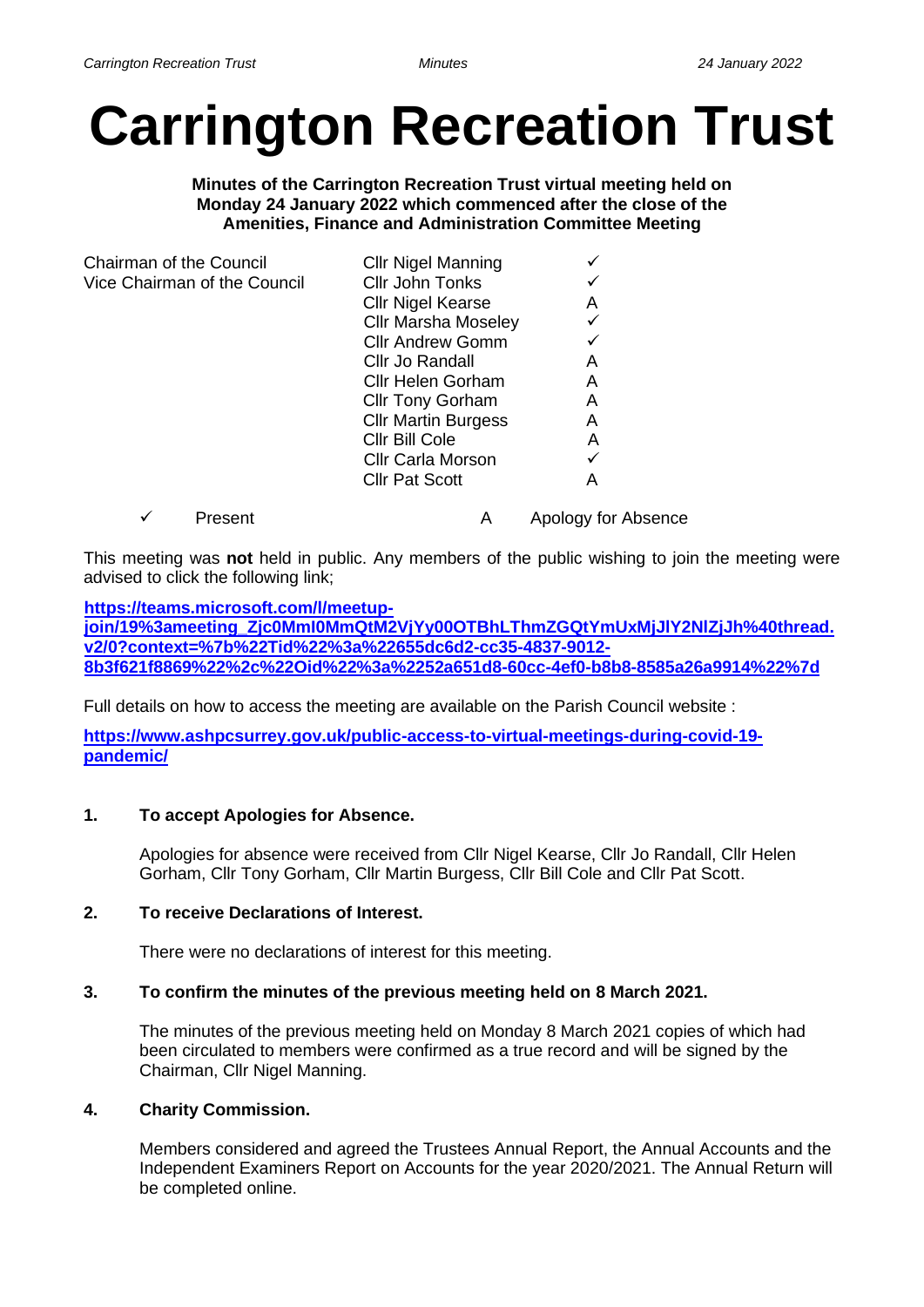#### **5. Confirmation of Amenities Committee and Amenities, Finance and Administration Committee Meetings.**

Members considered and agreed the actions taken by Ash Parish Council on behalf of the Trustees in relation to Carrington Recreation Ground from April 2020 to March 2021 as at Appendix A.

Following on from this meeting, it was subsequently confirmed that the actual accounting period is 1 April 2020 to 31 March 2021. As this is an annual meeting, this will be formally amended when these minutes are formalised by January 2023.

## **6. Date of Next Meeting.**

The date of the next meeting to be confirmed but will be before the end of January 2023.

 *The meeting closed at 19:34pm*

Chairman: \_\_\_\_\_\_\_\_\_\_\_\_\_\_\_\_\_\_\_\_\_\_\_\_\_\_

Date: \_\_\_\_\_\_\_\_\_\_\_\_\_\_\_\_\_\_\_\_\_